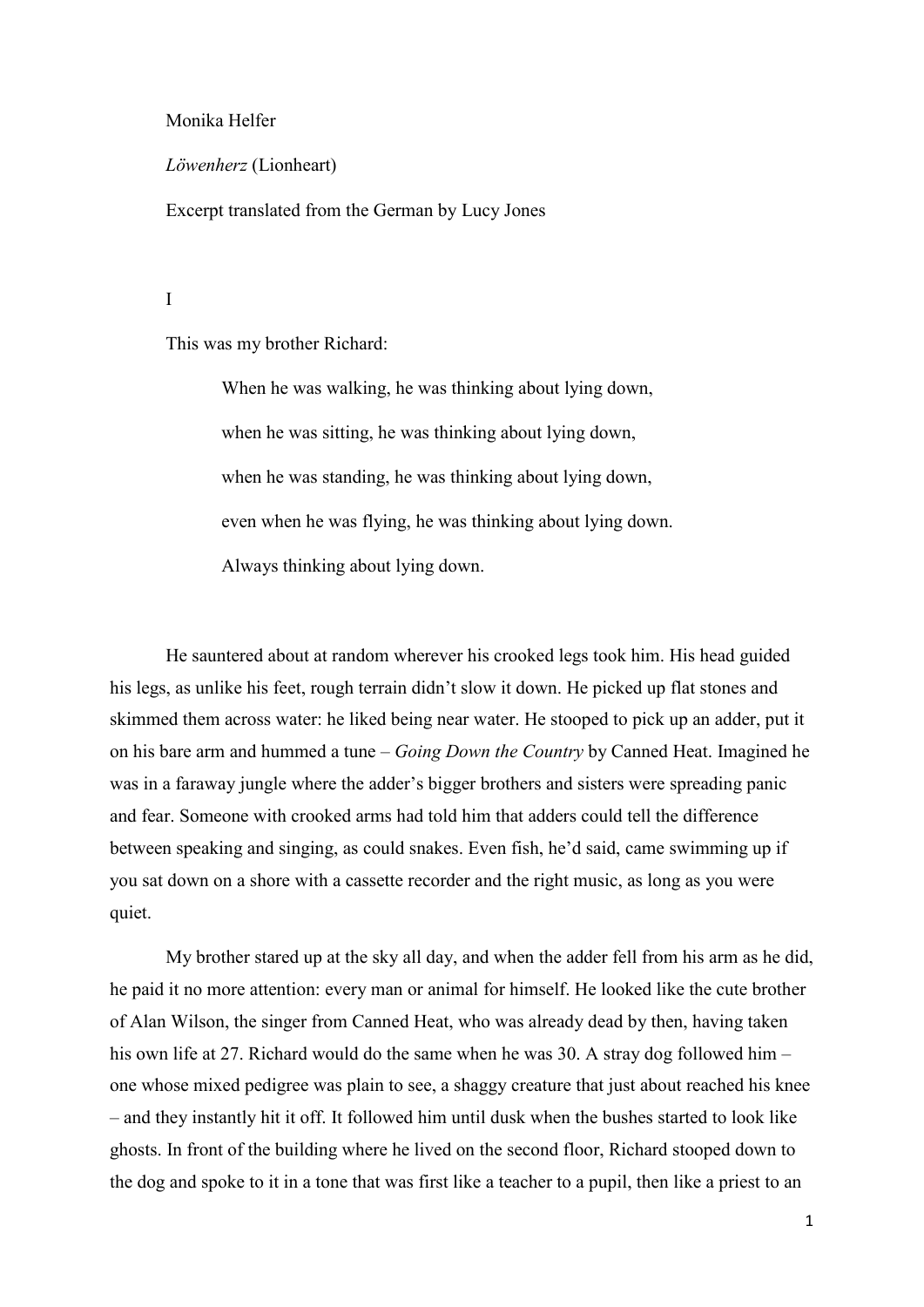altar boy, and finally, like a comedian to his sidekick: 'Stay with me! Don't go away! I'll call you – what should I call you – what should I call you – I'll call you Shamash. You are my sun god. Be a guest in my hut, and if possible, don't shit in the corner.' The future would take its course, one way or another. For man and animal alike. Small obstacles could always be laid in its path.

Up in his room, which was small, he looked around for a spot where Shamash could sleep. He decided the dog should lie on the floor at the foot of his bed on an old, disused winter coat that he'd already given me three times and I'd already darned three times. Then he trained the dog, both of them lying down, Richard on the bed and the dog on the floor. Not only adders, snakes and fish could tell the difference between speaking and singing, but also some mammals, as he soon thought he had found out.

From then on, wherever Richard went, the dog went too, following Richard's legs wherever they took them. Richard cracked four eggs in a pan and shared them with Shamash. He trained the dog to look sensible. That was important. When he stooped to stroke his fur, he realised the dog stank. Tomorrow, tomorrow he would take him to the lake with some shampoo and give him a proper wash. A good shampoo in case Shamash had sensitive skin under his shaggy coat. Pretending to be blind, Richard went into a supermarket where dogs weren't allowed, stuck a bottle of expensive children's shampoo into his trouser pocket which was at the same height as the dog's muzzle and walked past the till without paying; he kept a rigid, empty look in his eyes, his free arm stretched in front of him and the dog on a short lead. Shamash played along, looking sensible and responsible.

A week later, the dog could do everything Richard thought a dog should be able to do. Out of gratitude, he smoothed his sheet, pushed his bed cover to one side against the wall, and on the other half, laid a woollen blanket he'd washed in the lake with the same shampoo he'd used on the dog. That was where Shamash would sleep. 'You've passed the trial period,' he said. The dog understood and curled up on the spot.

'He's completely housetrained,' he told me, 'a sophisticated dog. Even refrains from farting until we're out on the street.'

Both of them slept long and soundly, and in the morning, they both smelled the same. They woke up for breakfast on Sunday and went straight back to bed afterwards. Richard had a job lined up. He was a sought-after expert and avant-garde member of the working class. But that wouldn't be until next Sunday. Seven more sleeps, then he'd go to work.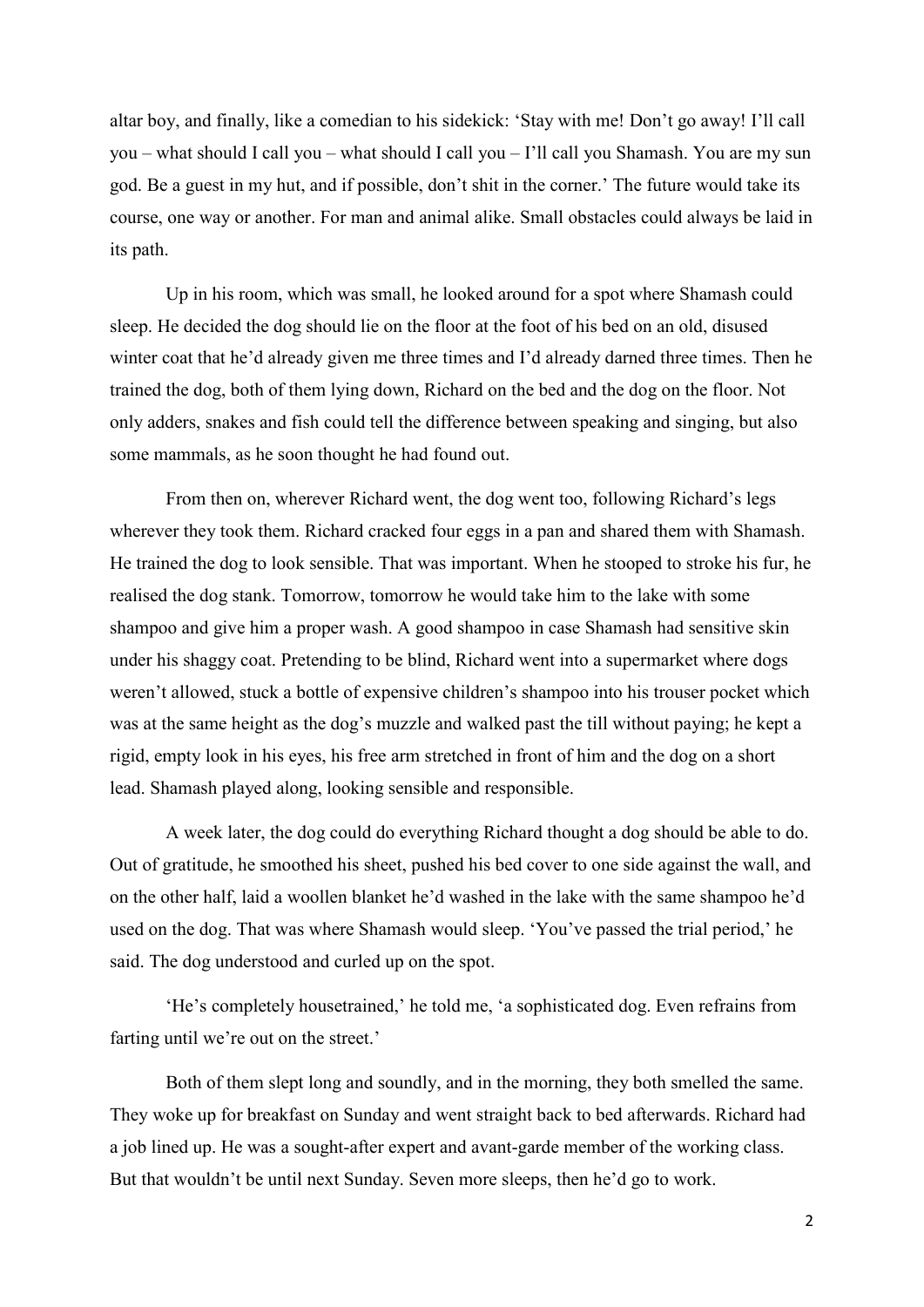**2**

One Monday during that wonderful summer, before the start of the school holidays, which Richard observed all his life like an eternal schoolchild, he found a bathtub near the gravel pits on Lake Constance. Perhaps it had been used as a trough so that the horses didn't drink the water where mothers were bathing with their children. It was early in the morning, only nine o'clock, and at that time there were no bathers, mosquitoes, or horses peeing into the water as they drank from the bathtub. Summer was already well advanced and there was a fragrant smell of baking bread in the air. He took off his shirt and jeans, tied them in a knot and hid them behind a willow tree. My brother never wore underpants, not on principle, or even practical reasons, but just because he never found any in his drawers, although mostly he just forgot to put them on and only remembered once he'd pulled up his jeans. The bathtub was the colour of eggshell and this gave him an idea: he'd once wanted to illustrate a children's book in which a little dwarf with a blue cap sails far out to sea in an eggshell. The battered parts of the bathtub were covered in rust and the enamel had grown rough. At the bottom was a brown puddle of rain. He broke off some branches and used them to clean out the tub. A children's dinghy had been left behind. It was deflated, smeared in mud and full of snails – but still, a paddle was lying inside. That should do it. He dragged the bathtub into the water, found his balance standing and after a while sat down. Shamash jumped in after him. There must be a current, he thought – an incredibly light current, but a current all the same – because from one side of the lake, the Rhine flowed in and on the other side it flowed out, and without a current that wouldn't be possible. If he lay down, just lay down in the white tub with his dog under his legs, then he would drift across the huge lake, past Rorschach, past Constance, past Reichenau Island with its fruit and vegetable plots, past the abbey, all the way to the Rhine Falls in the Swiss canton of Schaffhausen. There, he would plunge down the waterfall in his metal tub and perhaps even survive. I, his sister, had a photo of the Rhine Falls stuck on my fridge door and he always looked at it when he visited me.

My husband Michael – my second husband, to whom I am still married – knew Richard very well. Soon after we met and fell in love, the two of them became friends and I think Michael knew him better than I did. After Richard's death, he said to me: 'I don't know anyone who cared less for life than Richard.' I asked him angrily why he was saying that now of all times: I didn't want to hear those kinds of things. He answered: 'He was more interested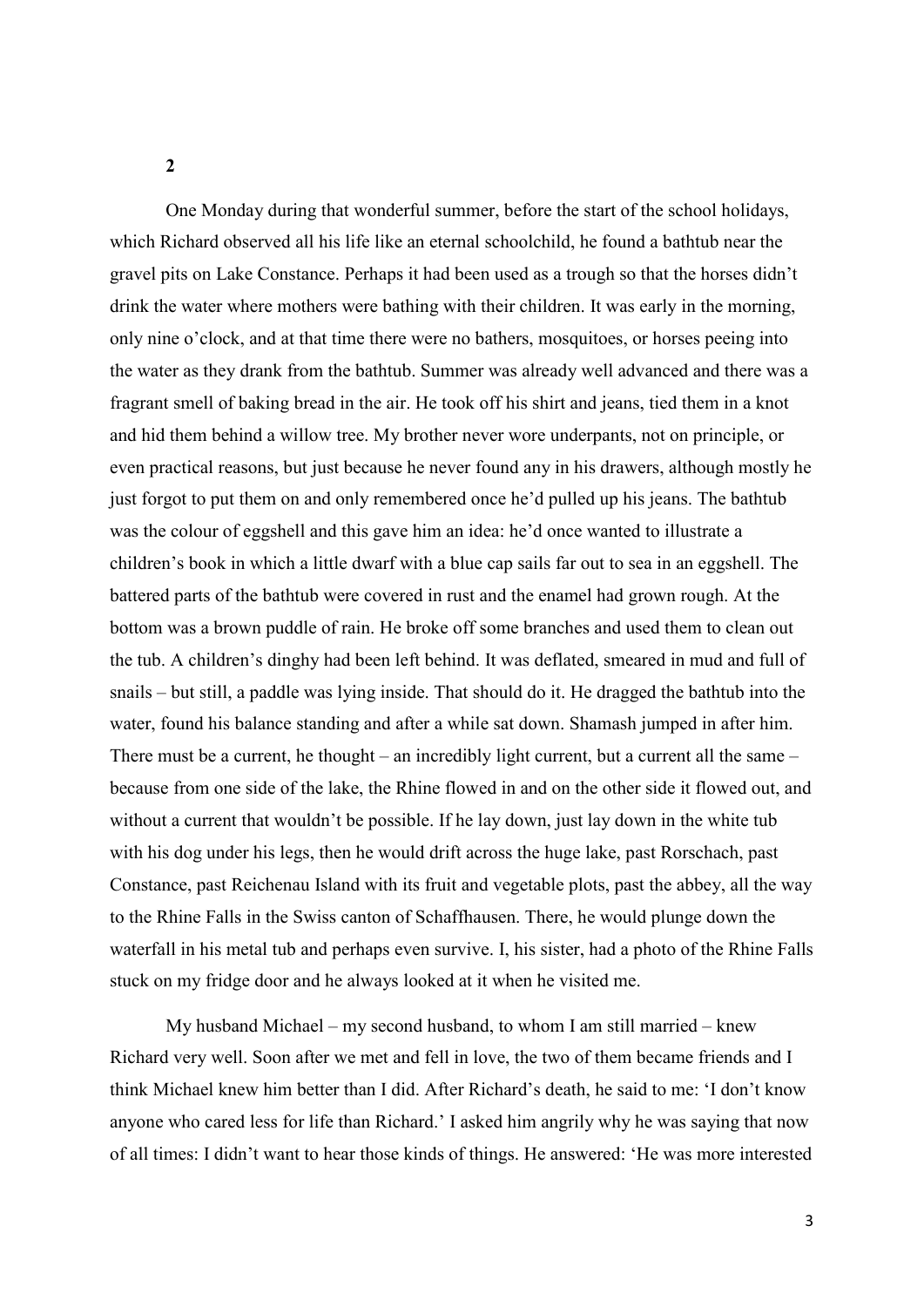in plunging down the Rhine Falls in a bathtub than it was important to survive.' This kind of sentence was typical of my brother – Michael was quoting him.

Richard was thin and had a slender build. As a child, he'd suffered from rickets, 'the English disease', perhaps due to too little calcium or Vitamin D. When he walked, his legs turned inward. It didn't look ungainly: it looked laidback. As if he had no particular place to go. As if his legs had no particular place to go. As if he were never in a rush. His head had a place to go, but only sometimes. We once watched a Western with John Wayne on my little black-and-white television and when the hero slouched across the dusty street to the salon, I said: 'That's how you walk, Richard! Exactly like that!' Not exactly, but almost.

It would certainly have been difficult for him to keep his balance in the bathtub. He knew that soon, where the old gravel pits lay below, the lake would become very deep. If he tipped over, he'd have to swim and he couldn't swim very well. He'd say: 'I am a good swimmer, but only in places where I can stand.' In other words, he couldn't swim. Nor can I. We would never have admitted this: we'd sooner have drowned. I find this hard to write even today. Richard tipped over and fell out of the bathtub. Perhaps he wanted to pretend he was a pirate, like Jim Hawkins from *Treasure Island* by Robert Louis Stevenson, which was one of his favourite books. He'd stolen it from a book shop on Lindau Island. 'It would have been a scandal to buy it on the mainland, and pay for it, too! he'd said. He wanted to play Jim Hawkins in the part where he climbs up the mast and chases after Israel Hands with a knife clamped between his teeth. Richard was an adult but half the time he wasn't Richard the typesetter, but someone he'd thought up to drown out dull reality – or to drown in it. He fell into the water. Flailed his arms about. Spluttered, snorted, swallowed. Shouted for Shamash, who watched him from the bathtub, a private God who didn't help, and who may have been able to tell the difference between singing and speaking, but not between speaking and shouting. Like many other times in the past and that were still to come, that might have been the end of my brother.

## **3**

## But it wasn't.

Because there was a young pregnant woman, a toddler between her legs, its back leaning against her belly, sitting on a gold foil rescue blanket. It had been given to her by a nice young man doing his national service at a hospital where she had been rushed five years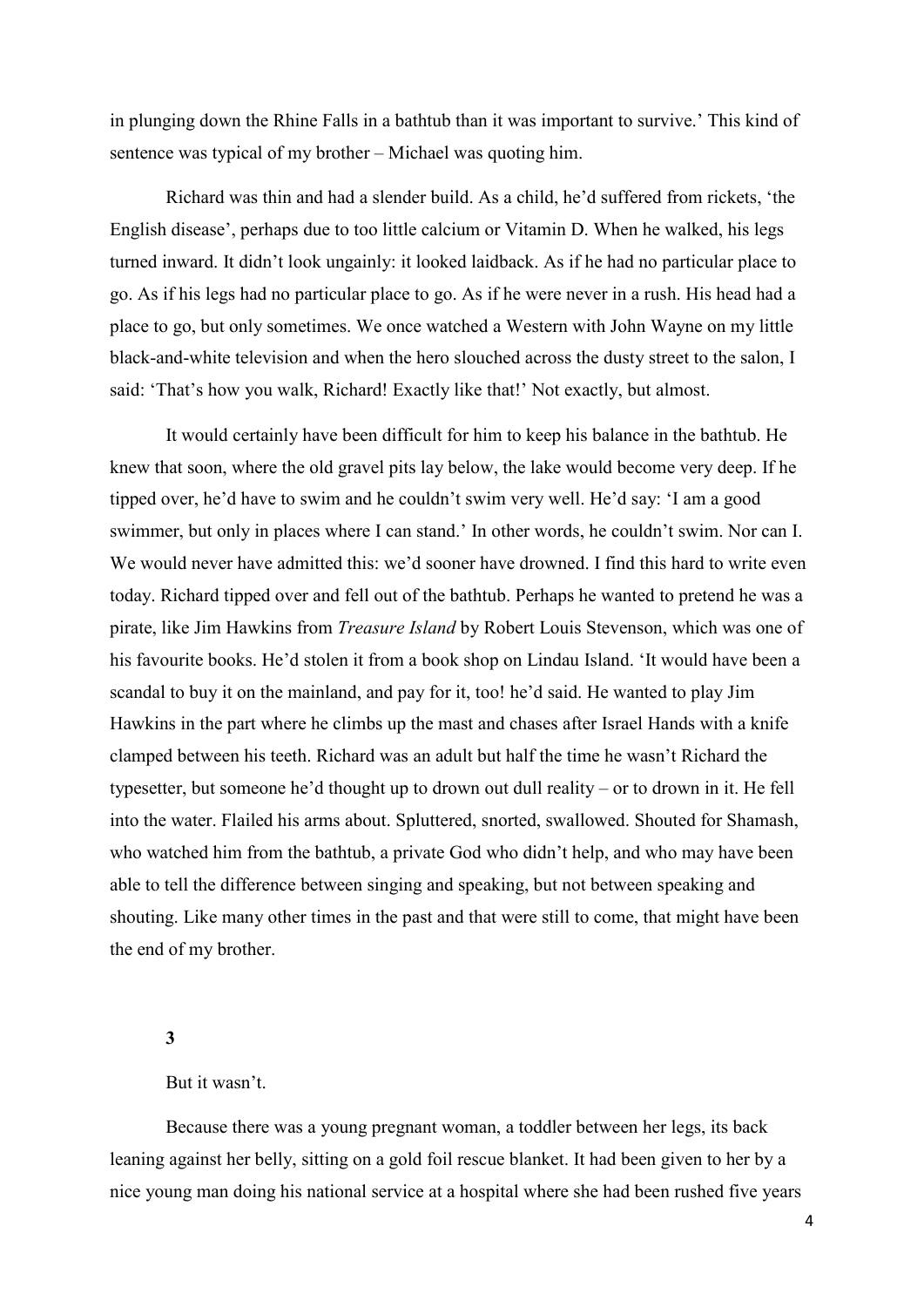ago, on her first made-up emergency – 'blackmail shivers' – when she was just fifteen. The young man fell in love with her, and she met up with him, became pregnant, had an abortion, chased him away, treasured the gold blanket and had treated it ever since like a trophy. In any case, this young woman saw Richard. Floundering for his life. And she could swim. She put her toddler down, giving the child orders to stay exactly where it was and wait for Mama, and to watch what Mama was now going to do very closely because there were a few things to be learned. She wrapped the child's little legs in the gold blanket, taking her time. Because as long as the person out there was shouting, he hadn't drowned, and saving someone in dire need was like saving them twice over. She threw the child's air mattress into the water and swam out to my brother and now gave him orders. Orders, namely, to cling onto the mattress and lie on it, chest down. Which he immediately did. And he immediately smiled at her – the pregnant woman with the tanned skin called Kitti – Katharina to be precise, but Kitti sounded more exotic to her.

'Saved,' she said. Nothing more.

Not for as long as they were in the water. She tended to chatter. But she was working on her character. On being silent – mysterious, in other words. She herself didn't think she was mysterious, but who does? It was enough if others did. She showed her small teeth that suited her small hands and looked like milk teeth but they couldn't be because Kitti was twenty years old. 'But,' Richard said, 'at heart, she's at least thirty, probably forty, if not fifty or even sixty and more.' Her blonde hair was now a watery grey and plastered to her pretty round head. Below her perfectly round forehead, her eyebrows were also a watery grey, and her eyes were so blue that Richard said, 'she would scare the hell out of Africans.'

'Thank you,' he said.

She swam back to the shore. Perfectly content with herself. A lifesaver *and* mysterious. I still have every reason to thank her – and when I say *still*, I mean at this point in the story.

'Can't you swim?'

'Of course I can swim.'

'So why couldn't you swim just now?'

'I swallowed a tadpole.'

'How?'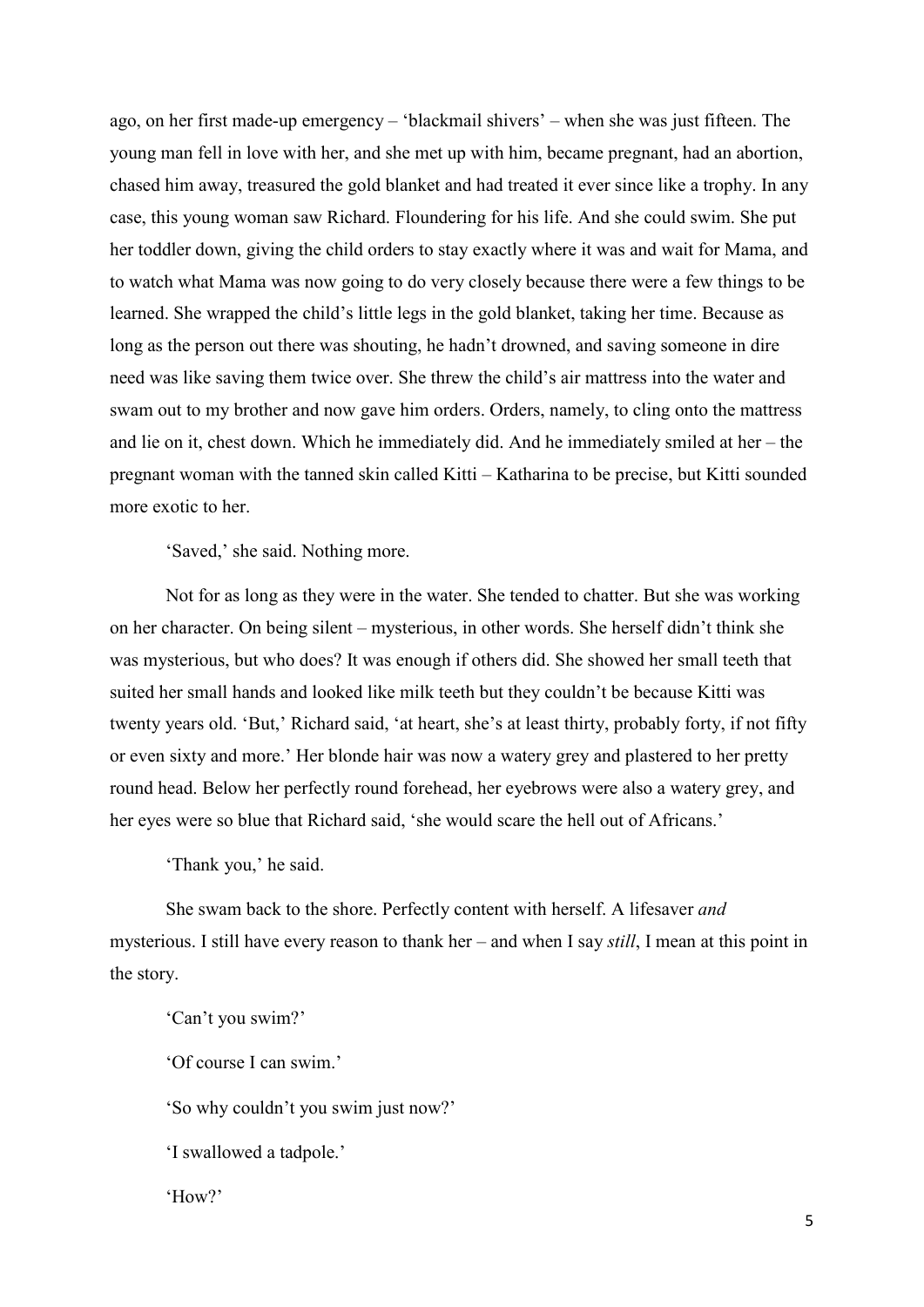'When I was swimming. Diving actually.'

He was lying in the water, propped on his elbows in the gravel on the shore. He lifted his head, saw the sky over the bushes and thought: Close shave. He didn't want to take his belly or legs out of the water. It was his territory, the land hers. That way, he thought, he wouldn't have to keep on thanking her for saving his life.

'I semi-dived and a tadpole came along.'

'What does semi-dived mean?'

'It's a technical term.'

'I've never heard that term.'

'It's a French term translated into German.'

'I don't believe that. And then?'

'And then I swallowed a tadpole.'

'How?'

'Just swallowed it. The way you swallow a tablet.'

'Did you have your mouth open when you were diving then? So that the tadpole just swam in?'

'To breathe out, yes.'

'Why do you breathe out when you're diving?'

'That's what you do when you semi-dive. It's the way you semi-dive, yeah.'

'I don't believe that. Why would you do that?'

'Less buoyancy, that's why.'

'Never heard of it.'

'That's what it's called.'

'Another technical term?'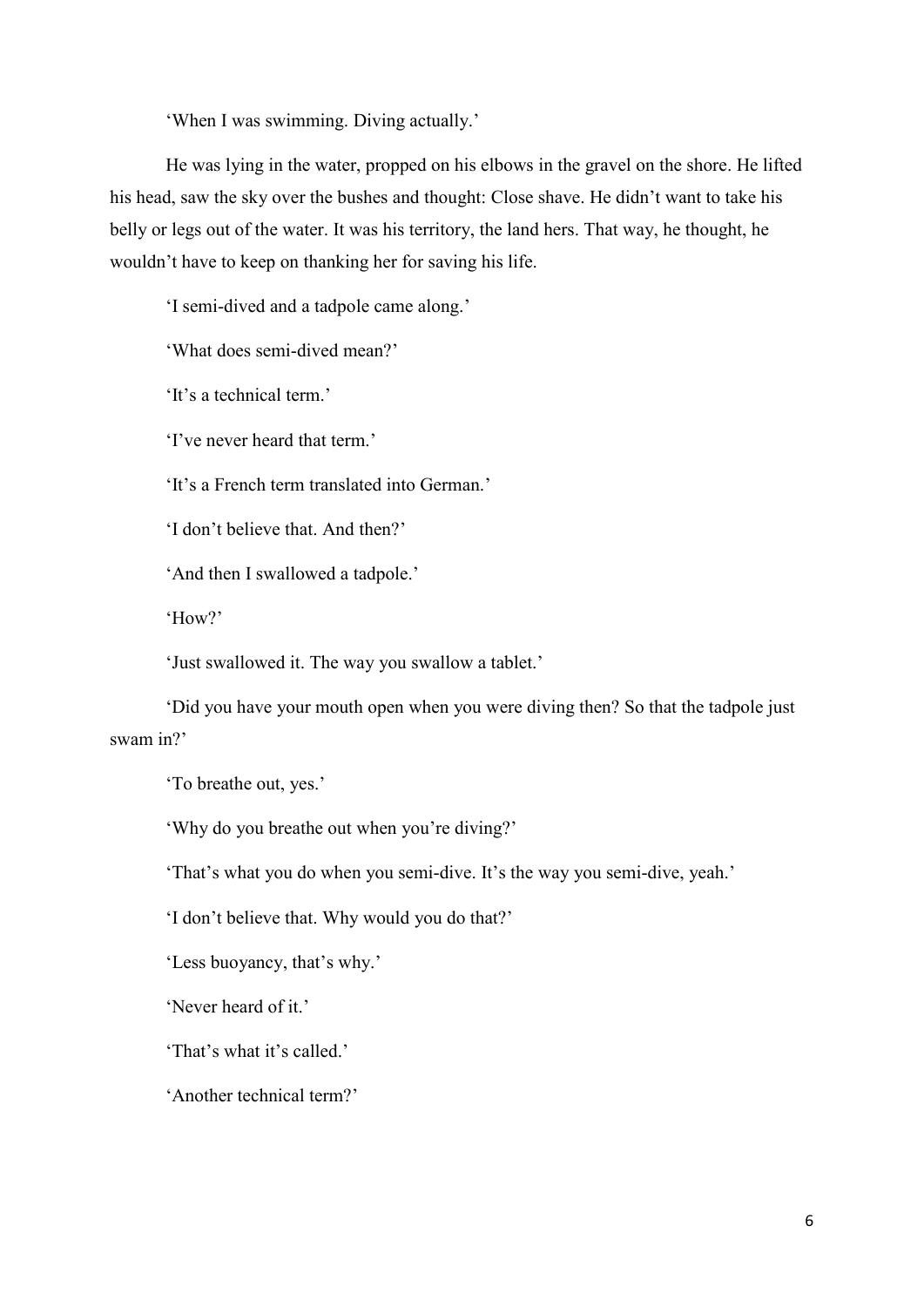Fickle Shamash had instantly climbed out of the bathtub and was already sitting next to the toddler on the gold foil rescue blanket. He tugged at the packed lunch and ate the salami from the roll held out to him by the child. No one was bothered by this.

'That's not a pretty dog,' Kitti said.

'That's relative,' said Richard.

'What's relative about an ugly dog?'

'Where this dog comes from, it's considered very handsome.'

'I can't imagine that. Where's it from?'

'Timbuktu.'

'I don't believe that. I've seen plenty of dogs like that. You see them peeing on every corner.'

'True, they look like the ones from Timbuktu. But they're completely different.'

'And what can it do?'

'Nothing.'

'What do you mean by "nothing"?'

'It can't do anything. Nothing at all. It's just a dog.'

'If it can't do anything, why didn't you just get one from around here?'

'I could say it's a stray.'

'So why don't you say that?'

'Because it's not true. Do you want to know the truth?'

'Not really. I don't think I'm interested. I'm not interested in the whole dog thing.'

'What do you mean when you say that, at heart, she's at least thirty, probably forty, if not fifty or even sixty?' I asked Richard when he told me about Kitti, but unfortunately, that was much later, when it was already too late for most things.

He didn't answer. But I could have answered before I'd even met Kitti. What he meant was that you couldn't fool her. His stories didn't work on her. He couldn't charm her the way he could charm everyone else. He couldn't scare her when the lights were out. She didn't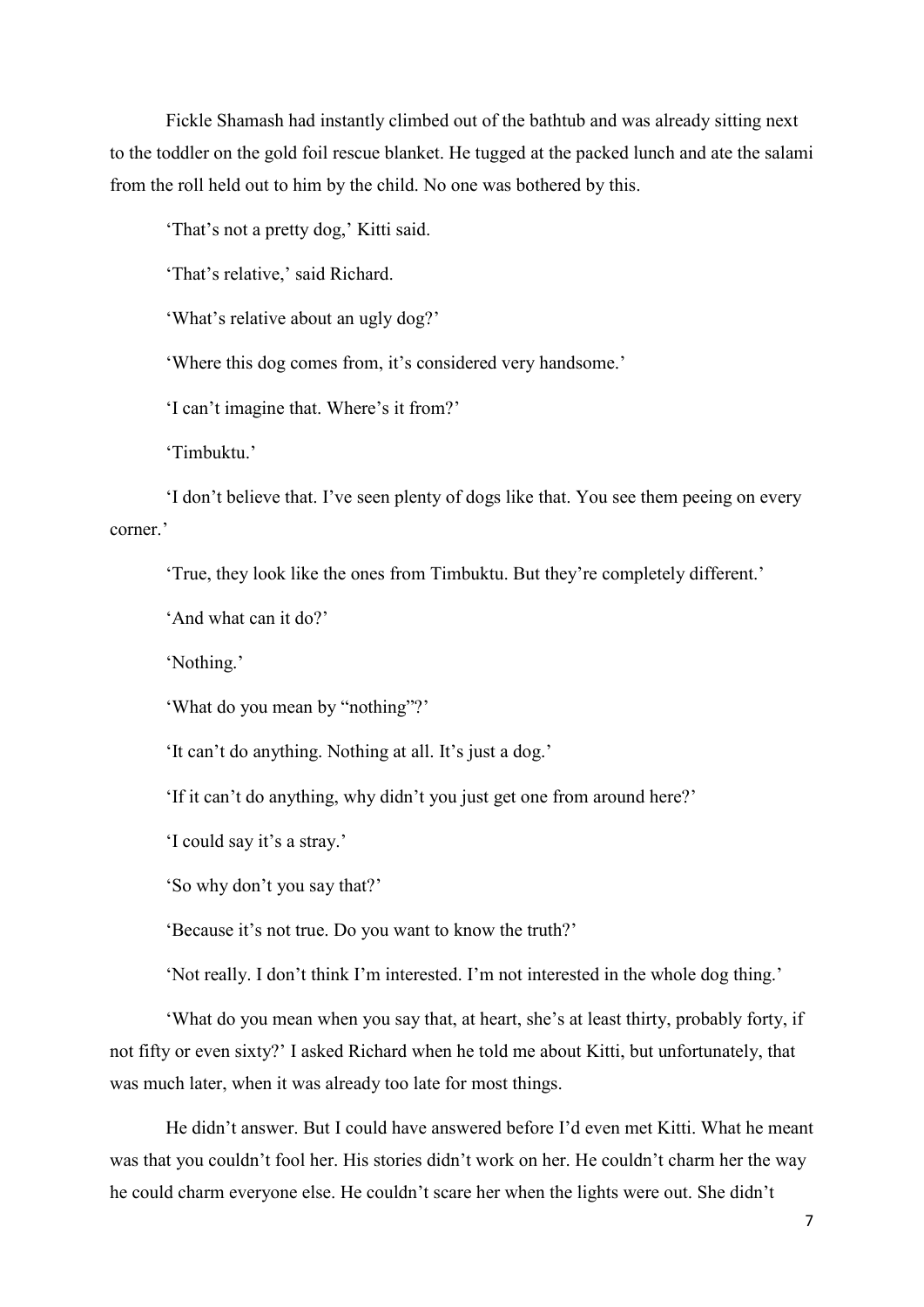believe that he turned into a serial killer or a werewolf at night – something he himself was afraid of. She didn't buy any of it. She didn't believe that Shamash was part African wild dog, part hyena or that he'd bought him from a dealer for the price of a mid-range car; a sniffer dog that could not only pick up the scent of drugs from afar but also of the police. She didn't get annoyed when he spun his yarns. She just said: I don't believe that. Nothing more. So many girls and women had already fallen for my brother, and some men too, all because he had charmed them with his stories, in which he got carried away. And even if they didn't believe his stories, they were captivated because they all thought, what a poetic character! And they thought such a character needed help and wanted to give him that help, preferably exclusively. My brother didn't have a lot to offer apart from his stories. No money and no desire to have any either: no ambition. He was a nice-looking young man with nice dark curly hair. His face was slimmer than Alan Wilson's but he had the same lack of fashion taste as the musician, who went on stage in baggy slacks with a houndstooth pattern, while his bandmates flitted about in black latex trousers. Richard smiled at women, showing his crooked front tooth, but he never bothered with them.

At some point, he answered: 'She's younger than me but she's been through a lot more. I'll never catch up with her.'

Why did he want Kitti if she wasn't charmed by him? He once said to me: 'I'm not interested in sex.' I asked him – a strange question, admittedly – 'Why doesn't sex interest you?' He answered: 'Too little surprise.'

**4**

Kitti picked him. Even in the water when he was kicking and snorting and shouting to his dog for help, she added him to the list of men who were potential replacement fathers for her unborn baby and toddler on the gold foil blanket.

'Come out of the water,' she said. 'Now that you're saved. Come and join us on the blanket.'

Richard was embarrassed because he was naked.

Kitti took off her swimming costume, a one-piece. Her swelling belly was already pushing out her navel and not everyone had to see that. 'Now you can see me as I am,' she said, 'and I'd like to see you as you are.'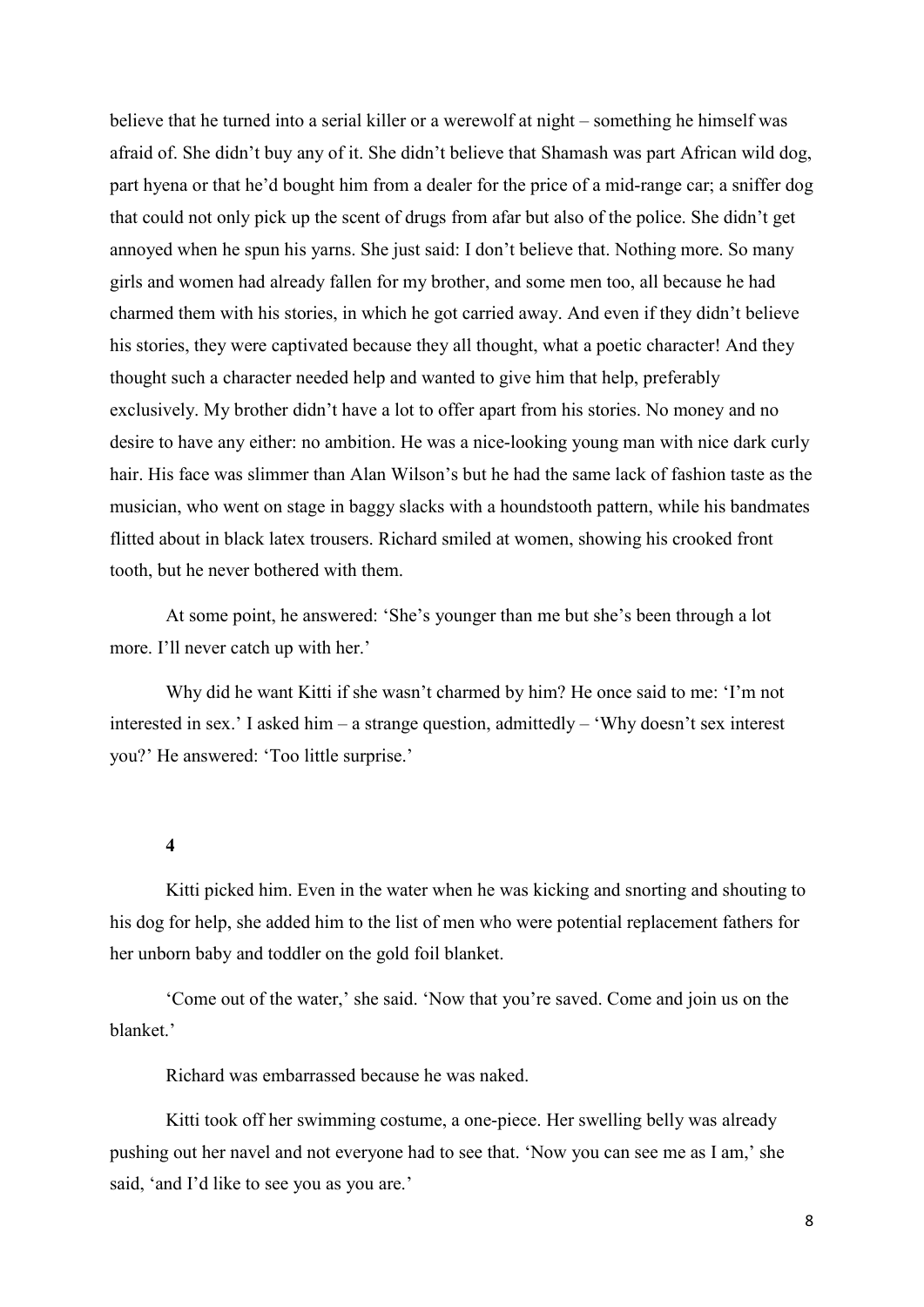And so, they stood naked in front of each other. The swimmer and the non-swimmer. The thin man with white skin and the tanned woman with a belly like a ball trying to get out. She also undressed her child, whom she called Putzi; the little girl was only wearing a red woollen slip, and her head was like a little black ball of wool, underneath a little brown face and flashing eyes, which gave her a slightly angry look. But she wasn't angry, not one little bit.

'Come on, Putzi,' she said, 'stand next to Mama!'

And then there were three of them, naked, like a family early in the morning, laughing in the bathroom, a family looking forward to the baby that was in Mama's belly.

'I don't have a husband,' Kitti said.

'Lots of children don't have fathers,' Richard said and was about to spin another yarn, the way he was used to, getting carried away. 'Luckily I have one. He's a strange man. One of his legs was amputated when it froze in the war, that was in Russia …'

She interrupted him.

'Putzi 1 would like a father,' she said, 'and Putzi 2 here in my belly too.'

Didn't alarm bells go off in his head at that point at the latest? I asked my brother. Well, he said. He got dressed very slowly, whistled Shamash over. He wanted to leave; after all, he'd already said thank you and whether she'd really saved his life, that was a matter of opinion. He'd probably have made it to the bathtub somehow and held on. He was used to women wanting to take care of him. Some showed him in one way, others in another, Kitti had her methods. It was just a harmless thing that happened on a harmless Monday morning in a harmless summer with the smell of baking bread in the air.

'Hey, stop!' she shouted before he'd even turned around to leave. 'I don't have your address and I don't know your name.'

And then Kitti explained – they had known each other for less than a quarter of an hour – that she needed someone to look after Putzi 1 while she was in hospital giving birth to Putzi 2. Could he? Because she had saved his life after all.